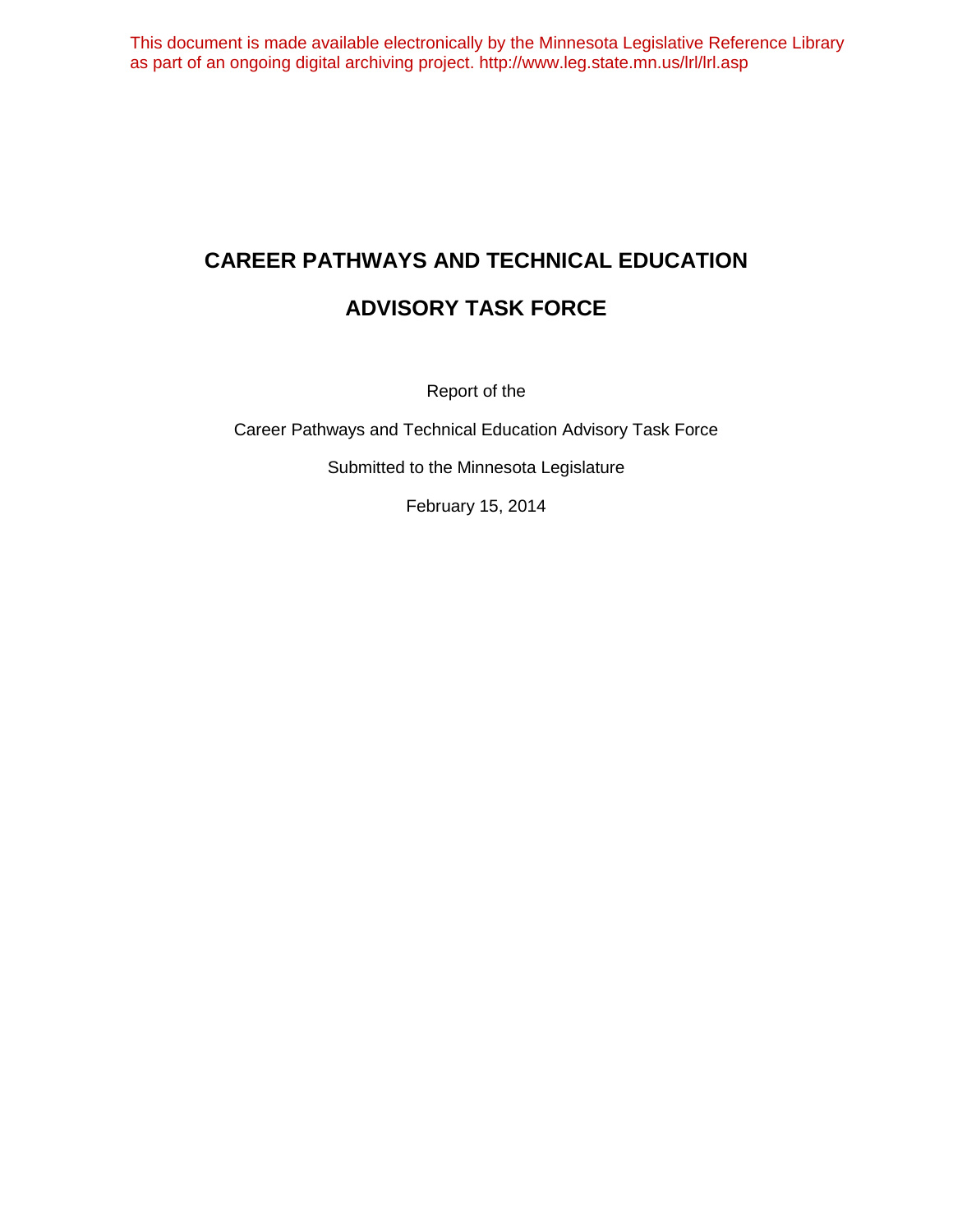### **Cost of Report Preparation**

The total cost for the Minnesota Department of Education (MDE) to prepare this report was approximately \$740.00. Most of these costs involved staff time in analyzing data from surveys and preparing the written report. Incidental costs include paper, copying, and other office supplies.

Estimated costs are provided in accordance with Minnesota Statutes 2011, section 3.197, which requires that at the beginning of a report to the Legislature, the cost of preparing the report must be provided.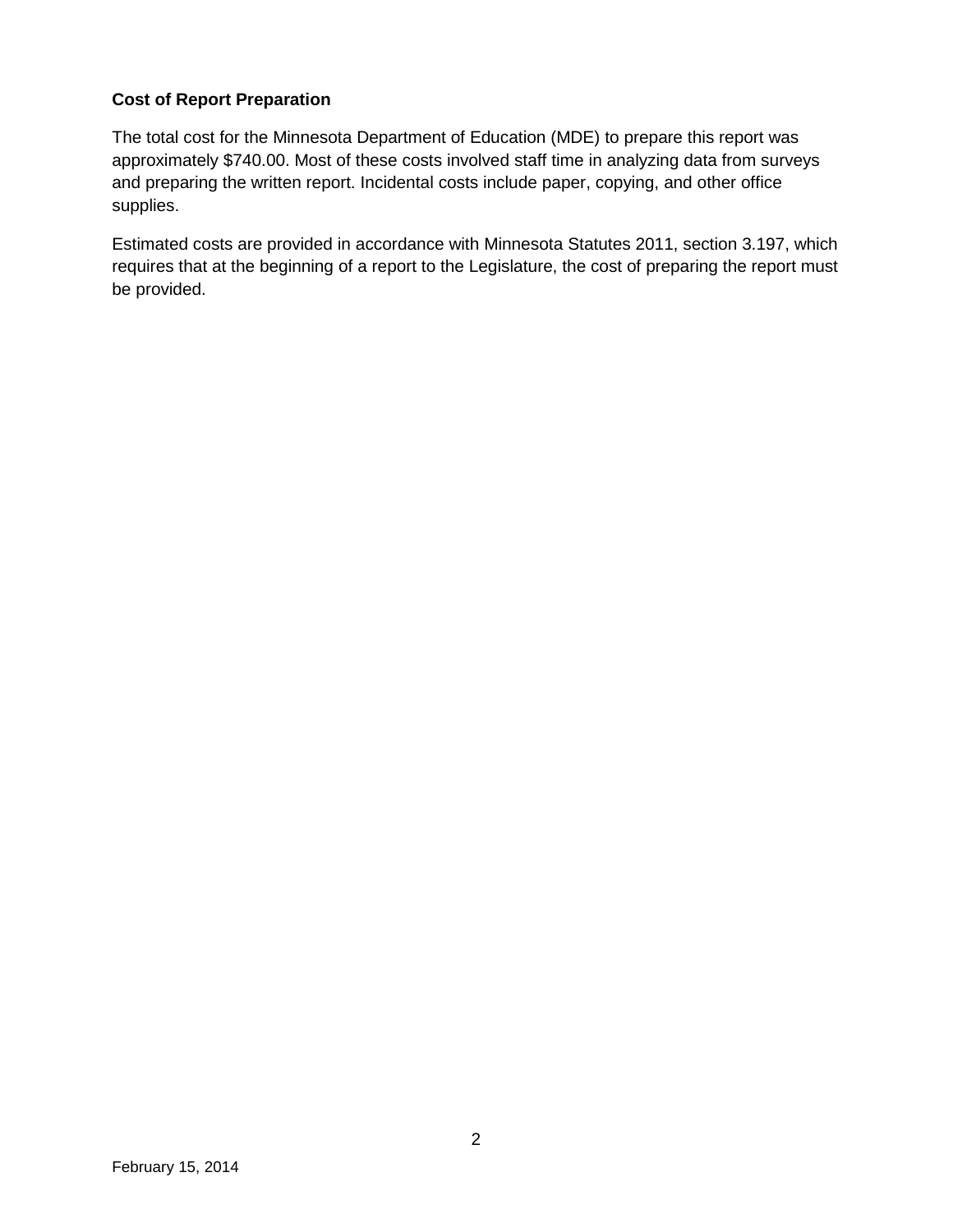### **Table of Contents**

| <b>Section</b>                                                | Page |
|---------------------------------------------------------------|------|
| Introduction                                                  | 4    |
| Charge to the Task Force                                      | 5    |
| <b>Membership and Activities</b>                              | 6    |
| Framework for Task Force Work                                 | 6    |
| <b>Task Force Recommendations</b>                             | 8    |
| <b>Appendix A: Statutory Direction</b>                        | 13   |
| Appendix B: Membership Roster                                 | 15   |
| Appendix C: Additional Options for Implementation to Consider | 18   |
| Appendix D: Career and College Readiness Definitions          | 22   |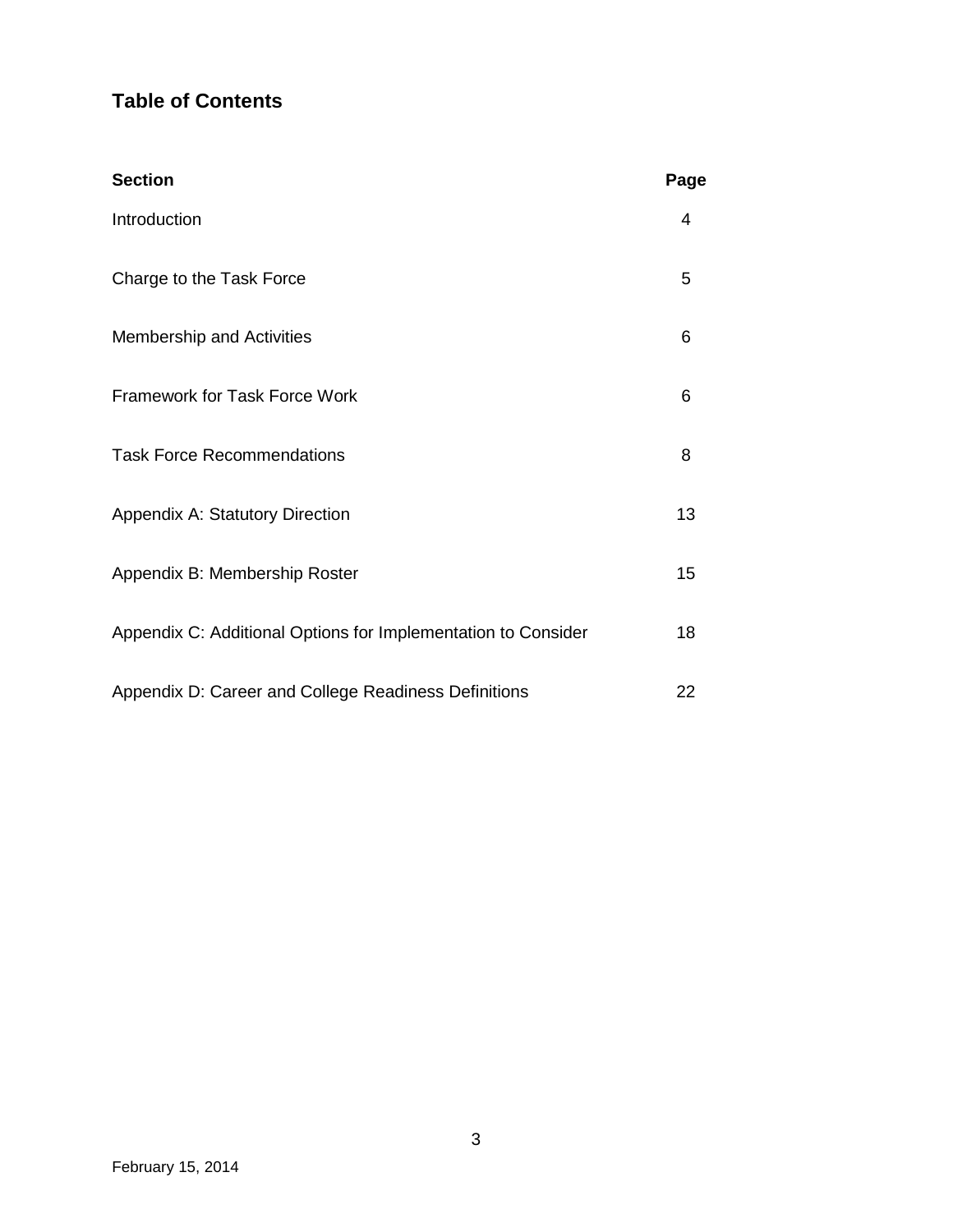### **Introduction: The Challenge Before Us**

An ambitious and necessary challenge lies before us. This challenge is to prepare Minnesota's young adults for a productive life by having them career and college ready when they graduate from high school, and to provide pathways integrated with their future ambitions and careers. This task does not fall solely to the state's high schools, but is a systemic challenge that requires partnership between students, parents, the E-12 system, postsecondary systems and employers.

Data on four-year high school graduation rates highlight the challenge our state faces for every group of students, and even more pronouncedly for students of color. It is also estimated that over 74 percent of Minnesota jobs will require some form of postsecondary education by 2020 (Carnevale, et. al., 2013), but currently only 47 percent of Minnesota college students complete a degree within eight years.

Minnesota continues to have one of the widest and most pervasive opportunity gaps in the nation for students of color and low-income students. Additionally, forty percent of recent high school graduates who enrolled in a Minnesota public higher education institution took at least one non-credit-bearing developmental course. This not only creates a significant financial burden for students, but it also significantly decreases the likelihood of completing a degree or certificate.

Many efforts to address these issues have been underway for some time in Minnesota. The task force was fortunate to hear about many of these promising efforts and programs of excellence. A significant challenge before us is to bring these practices to scale so that all of Minnesota's students benefit from the good work that has been underway.

To achieve the goal of a comprehensive career and college readiness system that serves all Minnesotans will require significant purposeful work for a sustained period of time. This work will require new collaborations across state agencies, educational institutions, businesses and community partners. Technology must be harnessed to make the plans developed by students and their families more effective and portable. Experiential learning will need to play a significant role in those plans. Minnesota will also need to invest in the human capital of our secondary and postsecondary educators to support this system.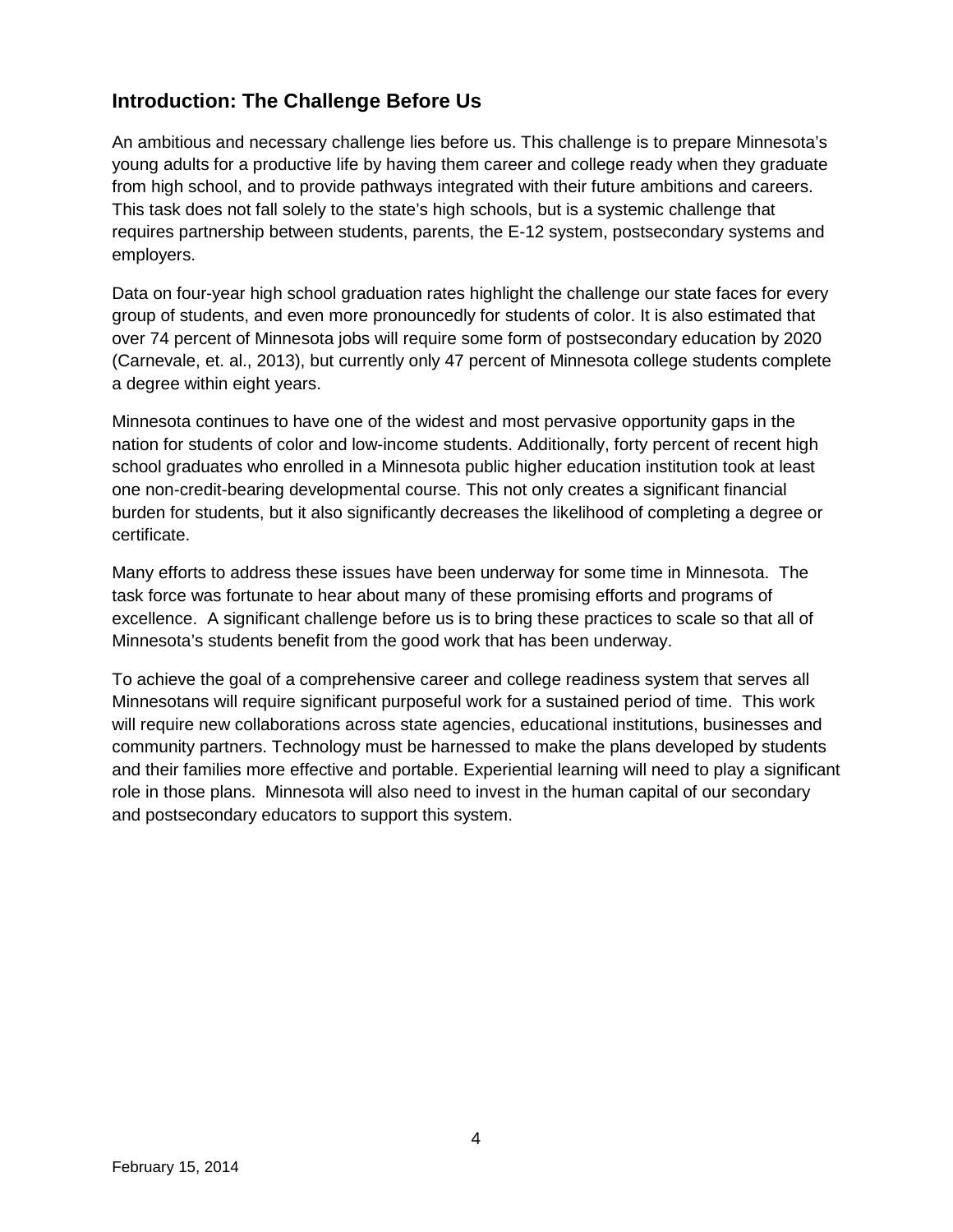### **Charge to the Task Force**

The 2013 legislature established a task force to examine issues related to better aligning secondary and postsecondary education and make recommendations to invigorate secondary CTE, build, improve, and sustain secondary/postsecondary connections, and make career pathways the central mechanism by which students plan, develop, and implement their education goals. (See Appendix A)

Below are the details of that charge to the task force.

"A career pathways and technical education advisory task force is established to recommend to the Minnesota legislature:"

### **How to structurally redesign secondary and postsecondary education to:**

- 1. Improve secondary and postsecondary outcomes for students and adult learners;
- 2. Align secondary and postsecondary education programs serving students and adult learners;
- 3. Align secondary and postsecondary education programs and Minnesota's workforce needs; and
- 4. Measure and evaluate the combined efficacy of Minnesota's public kindergarten through grade 12 and postsecondary education programs.

### **Advisory task force members, in preparing these recommendations, must seek the advice of education providers, employers, policy makers, and other interested stakeholders and must at least consider how to:**

- 1. Better inform students about career options, occupational trends, and educational paths leading to viable and rewarding careers and reduce the gap between the demand for and preparation of a skilled Minnesota workforce;
- 2. In consultation with a student's family, develop and periodically adapt, as needed, an education and work plan for each student aligned with the student's personal and professional interests, abilities, skills, and aspirations;
- 3. Improve monitoring of high school students' progress with targeted interventions and support and remove the need for remedial instruction;
- 4. Increase and accelerate opportunities for secondary school students to earn postsecondary credits leading to a certificate, industry license, or degree;
- 5. Better align high school courses and expectations and postsecondary credit-bearing courses;
- 6. Better align high school standards and assessments, postsecondary readiness measures and entrance requirements, and the expectations of Minnesota employers;
- 7. Increase the rates at which students complete a postsecondary certificate, industry license, or degree; and
- 8. Provide graduates of two-year and four-year postsecondary institutions with the foundational skills needed for civic engagement, ongoing employment, and continuous learning.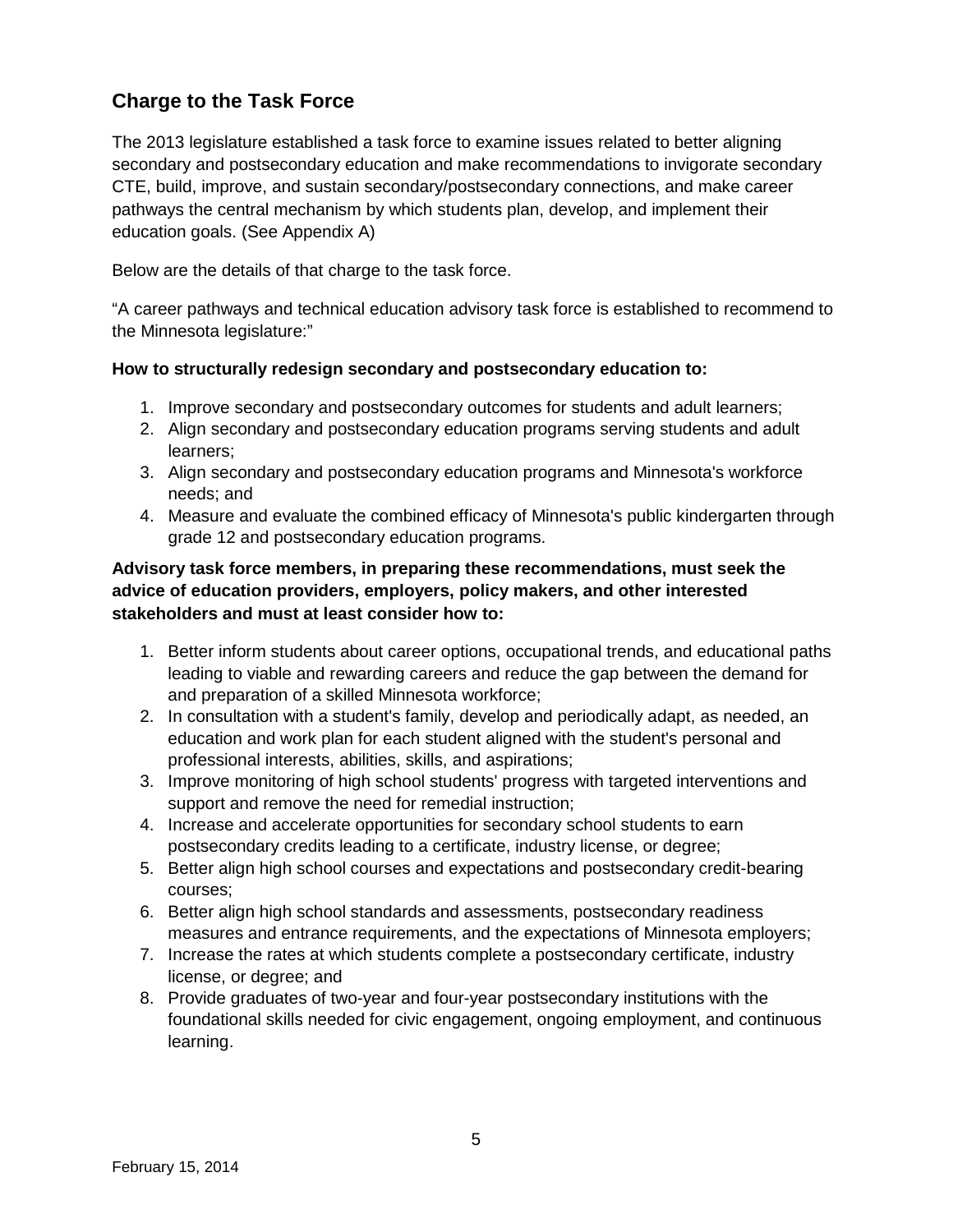### **Task Force Membership and Activities**

Membership on the Task Force was designated in statute (see Appendix B). The Task Force held eight meetings beginning on August 12, 2013. The recommendations included with this report were finalized and adopted at the final meeting on February 10, 2014.

The Task Force agendas covered a variety of subjects in its meetings as outlined in the charge. This included several presentations on the following issues:

- The structural design of the current K-12 and Postsecondary systems;
- Update of recent changes is the federal Perkins Act;
- A review of labor market trends and career options;
- Employer Needs and Expectations: a panel employers representing four major fields of employment—the health industry, the construction industry, the manufacturing industry and the technology industry;
- A look at career planning and parental information structures currently in place;
- Data collection and information: SLEDS- Statewide Longitudinal Education Data System and WDQI – Workforce Data Quality Initiative.

In addition, documents, news articles, and research information was shared and discussed by the committee. The Task Force meeting schedules and meeting documents may be found on the MDE website at the following link:

http://education.state.mn.us/MDE/Welcome/AdvBCT/CareerPathTechEducTaskForce/index.html

### **Framework for Task Force Work**

Based on the above reorganization of the legislative charge, the Task Force was initially asked to frame their recommendations around three broad areas: (a) an integrated career pathways network; (b) an aligned secondary/postsecondary system; and, (c) a multi-functioning 21st century secondary CTE structure. Keeping the ultimate goal of student success in mind, the task force was then asked to look at each of these broad areas and create recommendations not only at the student and school levels, but also at the systems level, specifically the education and workforce development sectors. The graphic on the following page shows the suggested framework as the task force began developing their recommendations.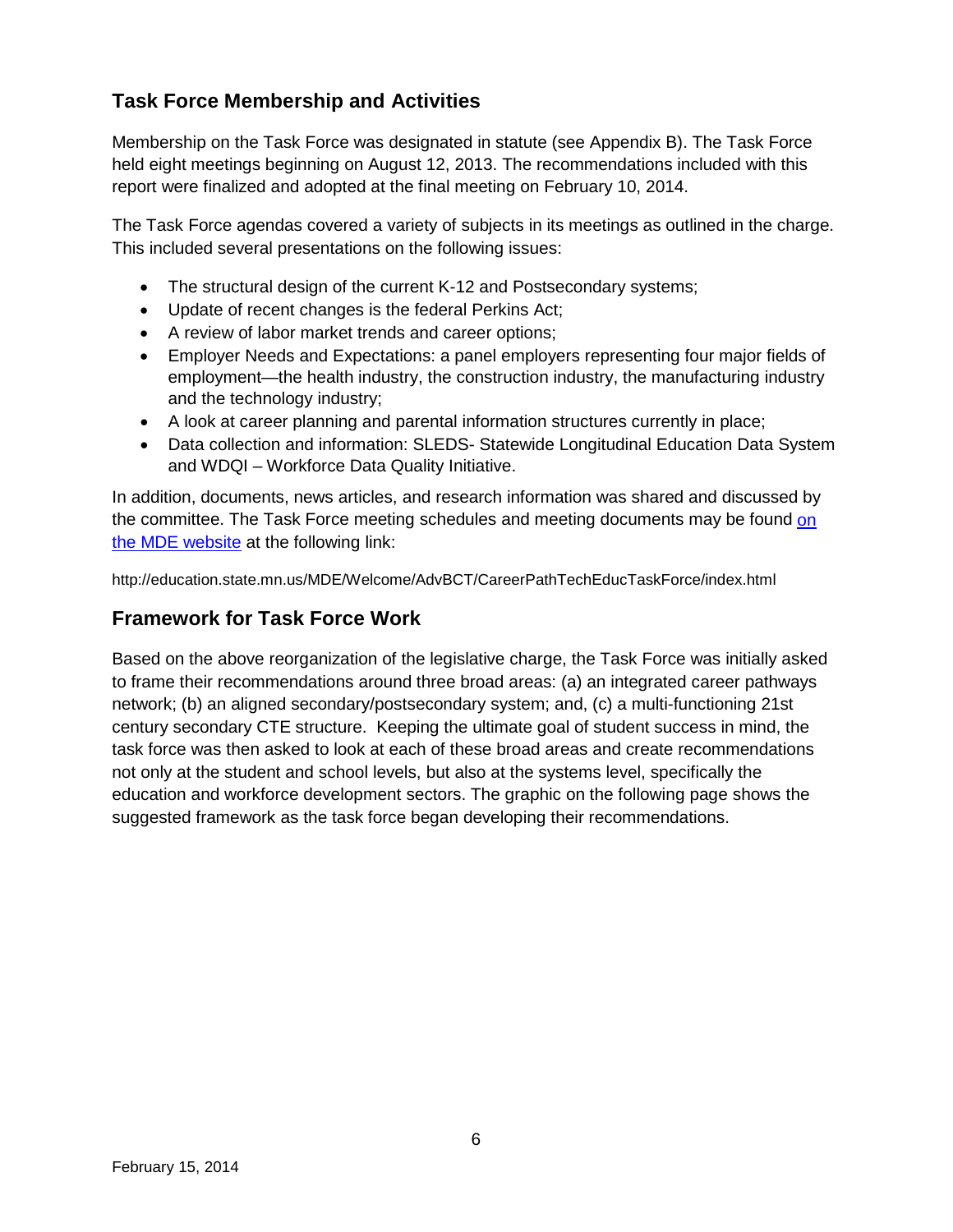## **Suggested Framework for Recommendations**



Initially, the task force developed a set of recommendations as a stand-alone product. These recommendations were then categorized under four areas within policy and practice, and then accepted, modified, or developed anew at the student, school, or system levels. The four categories were: (1) career guidance; (2) student transitions; (3) experiential learning; and (4) system flexibility. The final set of recommendations, and the corresponding implementation options, covers all four of the categories.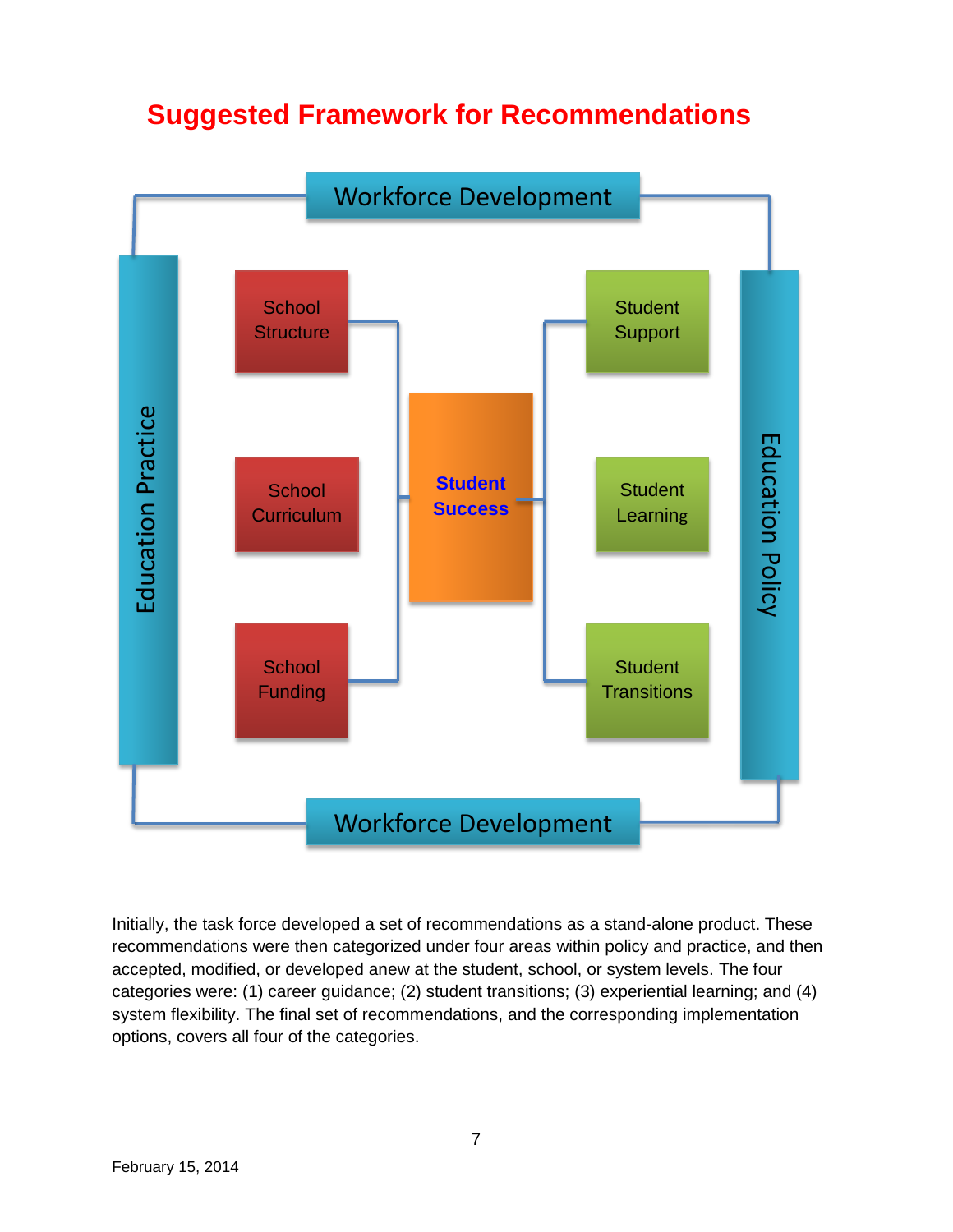### **Career Pathways and Technical Education Task Force Recommendations**

The Task Force recommendations address the specific policy changes needed to create the desired assessment and accountability system, and the characteristics and features of a revamped system. The Task Force supports the development and implementation of an assessment system for Minnesota that provides timely and effective feedback for the following stakeholders and their relevant decisions:

- Students, teachers and parents as to the progress students are making towards college and career readiness, the learning that needs to be achieved, and the identification by students of their individual pathways to the workforce and world that best match their talents and interests.
- Policy makers, elected officials and administrators at the school, district, postsecondary institutions, regional and state levels as to the effectiveness and alignment of the P-20 system to efficiently educate our youth, with care and guidance, as they grow from early childhood to young adulthood.

### **Recommendation: Define "Career and College Ready"**

Minnesota should define "Career and College Readiness." The Task Force recommends the following working definition:

*"Career (Workforce) and College Readiness" means that a high school graduate has the knowledge, skills and competencies to successfully embark on a career pathway for an employment position and can successfully pursue postsecondary education opportunity, whether it be a degree, a diploma, a certificate, or industry recognized credential. Students who are career and college ready have the ability to successfully complete credit-bearing coursework at a two-year or four-year college or university without need for remediation."* 

See Appendix D for other definitions of *Career and College Ready*.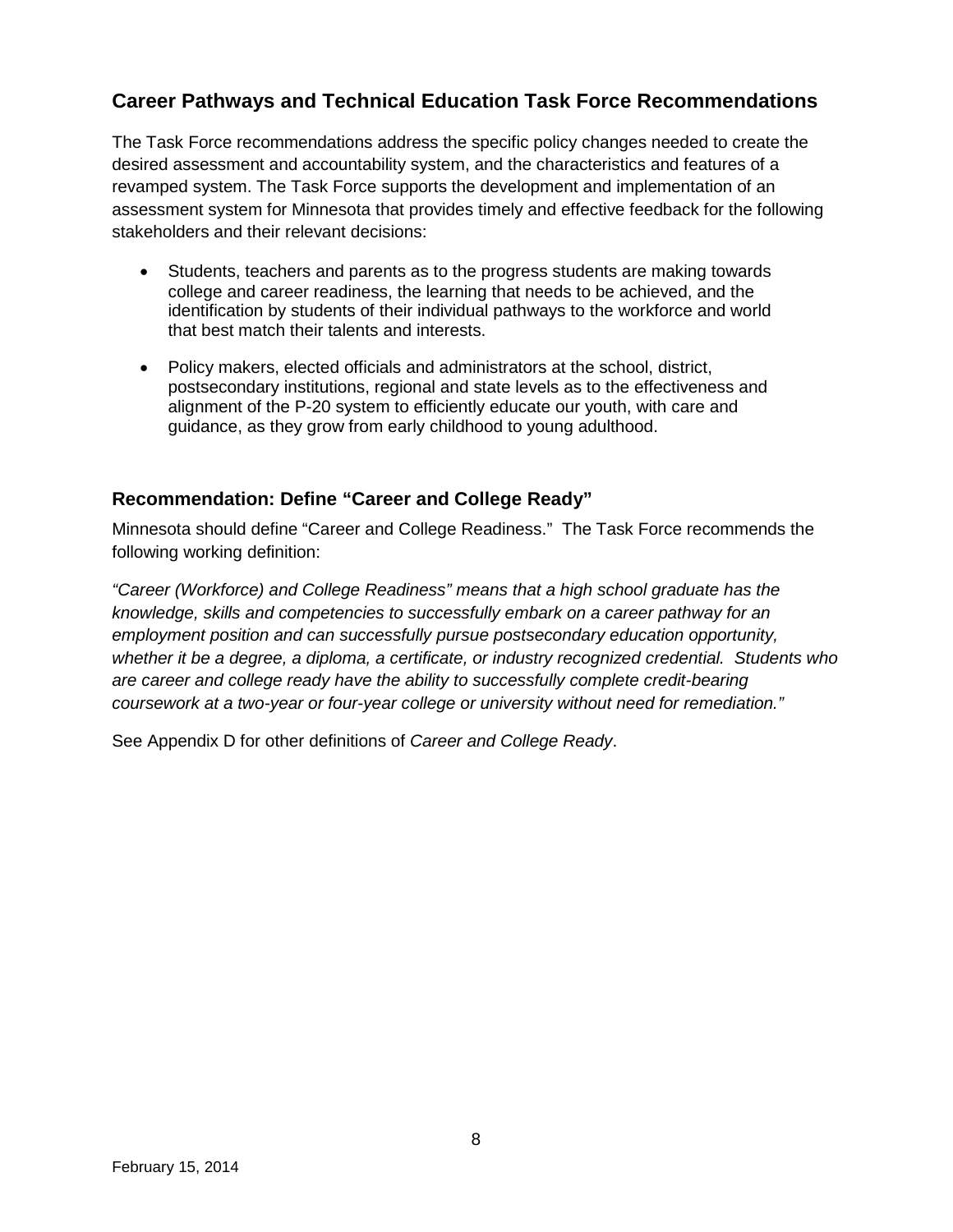### **Policy Recommendations with Implementation Options**

**Recommendation 1:** Strengthen the implementation of statutory requirements (Minn. Stat. § 120B.125 and Minn. Stat. § 120B.11) for a comprehensive individual student career and college readiness plan that incorporates assessment data, and clarify the process for review and revision of that plan.

### *Options for Implementation:*

- Specify/recommend strongly that the Minnesota's Career Fields, Clusters and Pathway Framework document be utilized as a tool to assist students, families and staff during the development of a student's career and college readiness plan and postsecondary planning activities;
- Specify that plan documents should, at a minimum, include students' course taking and achievement record, career assessment information showing interests and aspirations, post-secondary plans aligned to career goals, financial planning strategies for post-secondary education and training, and documentation of the career and college readiness skills the student has developed to date;
- Specify that plan documents must be electronic, portable and universally designed to ensure accessibility for all students, including those with disabilities. Plan documents should be accessible by schools, students and families;
- Leverage the legislation requiring career and college readiness plan plans to make such plans useful, portable tools that lead to student success;
- Students with disabilities who have Individualized Education Programs (IEPs) should also have a comprehensive career and college readiness plan and participate in planning related activities. The two plans are complementary to each other and should be coordinated.

**Recommendation 2:** To enhance the learning process and the development of a student's career and college readiness plan, all students should have regular and frequent access to multiple individuals within the school and community who have reliable and accurate information, resources, and technology about postsecondary education, career and technical education, and training options.

### *Options for Implementation:*

- Schools should be required to engage students in planning activities regularly and continually review their plan and reflect on how academic and experiential learning activities contribute to their overall development;
- By year 2016, secondary schools should work toward the goal of staffing one school counselor for every 350 students in order to help lead and facilitate career and college readiness programs and required staff development training activities.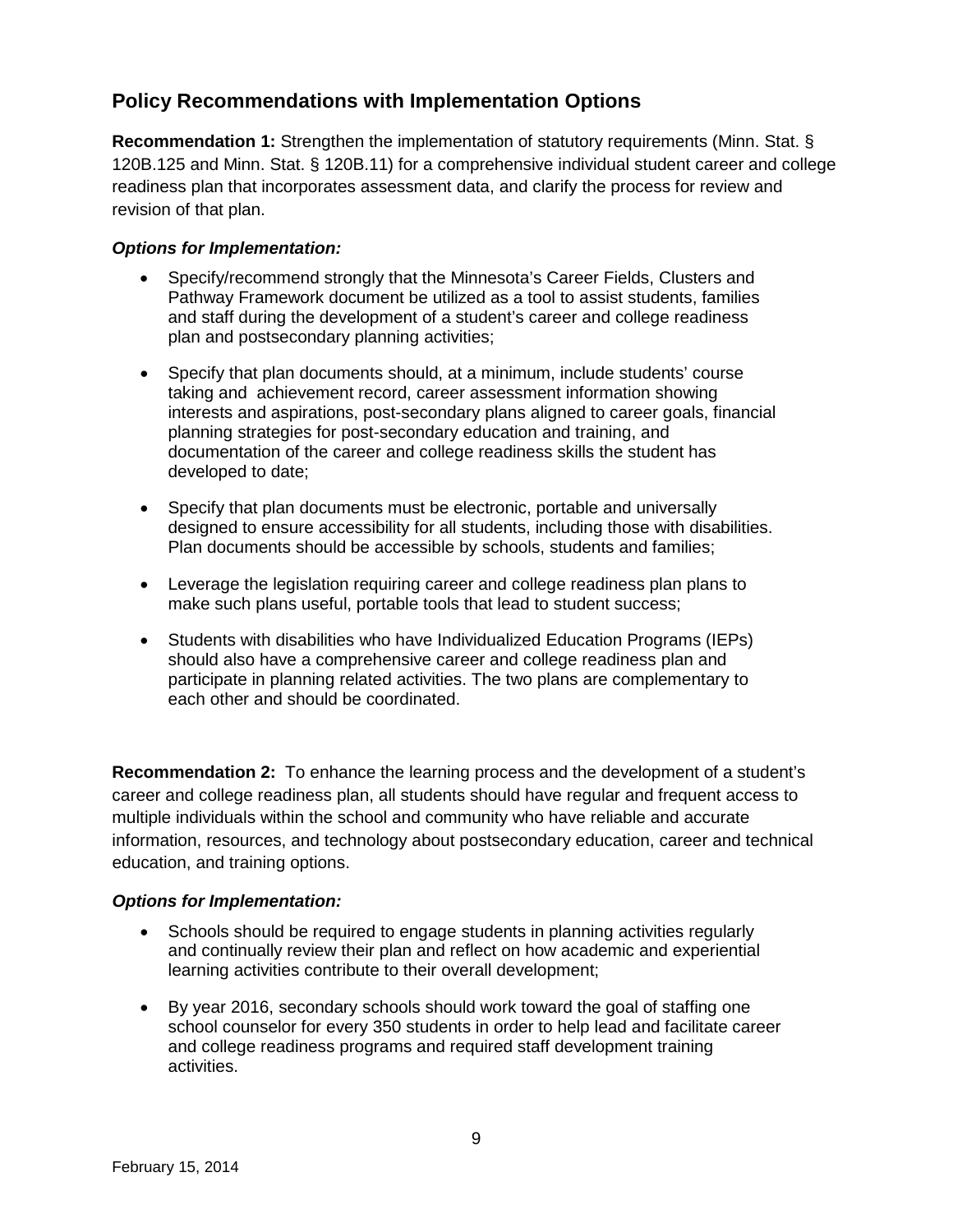**Recommendation 3:** All Minnesota families, including families of youth with disabilities, families experiencing socio-economic challenges, those with first-generation college-bound students, and multicultural families, will have the opportunity to engage in students' planning activities and will have access to training and resources so they may help their youth make appropriate career planning and education choices.

### *Options for Implementation:*

- Plan documents should be accessible to family members and should be a central component in student-led parent-teacher conferences;
- The Minnesota Department of Education (MDE) should collaborate with community partners to create a parent information guide and parent training workshops that will help families of youth with disabilities, multicultural families, and families experiencing socio-economic challenges better understand how they can help their youth effectively plan for a career;
- Districts should be given access to resources so commonly used planning tools can be translated, and so translators can be used to make sure non-Englishspeaking families and students understand the planning purpose and process;
- Districts should offer materials describing plans, regular parent information meetings related to understanding planning tools and activities, and identified resource staff who can field questions from families as they arise.

**Recommendation 4:** Districts shall create options for experiential learning for students that includes career exploration through a specific class or through work-based experiences such as job shadowing, mentoring, entrepreneurship, service learning, volunteering, internships/cooperative work experience, or youth apprenticeship.

### *Options for Implementation:*

• Adopt a uniform and standard definition for experiential learning such as the following: *To include but not be limited to work site tours, job shadowing, rotations, mentor relationships, entrepreneurship, service learning, volunteering, internships/co-ops, apprenticeship and employment."*

**Recommendation 5:** Require districts and postsecondary institutions to expand opportunities for students designed around career clusters and strategies for postsecondary preparation that may include course offerings, options for online credit, dual-credit, or industry recognized credentials.

### *Options for Implementation:*

- Implement additional credit-for-prior-learning processes in all state higher education institutions to award credit for industry recognized credentials;
- Study the costs for school districts and postsecondary institutions for student participation in early college credit options;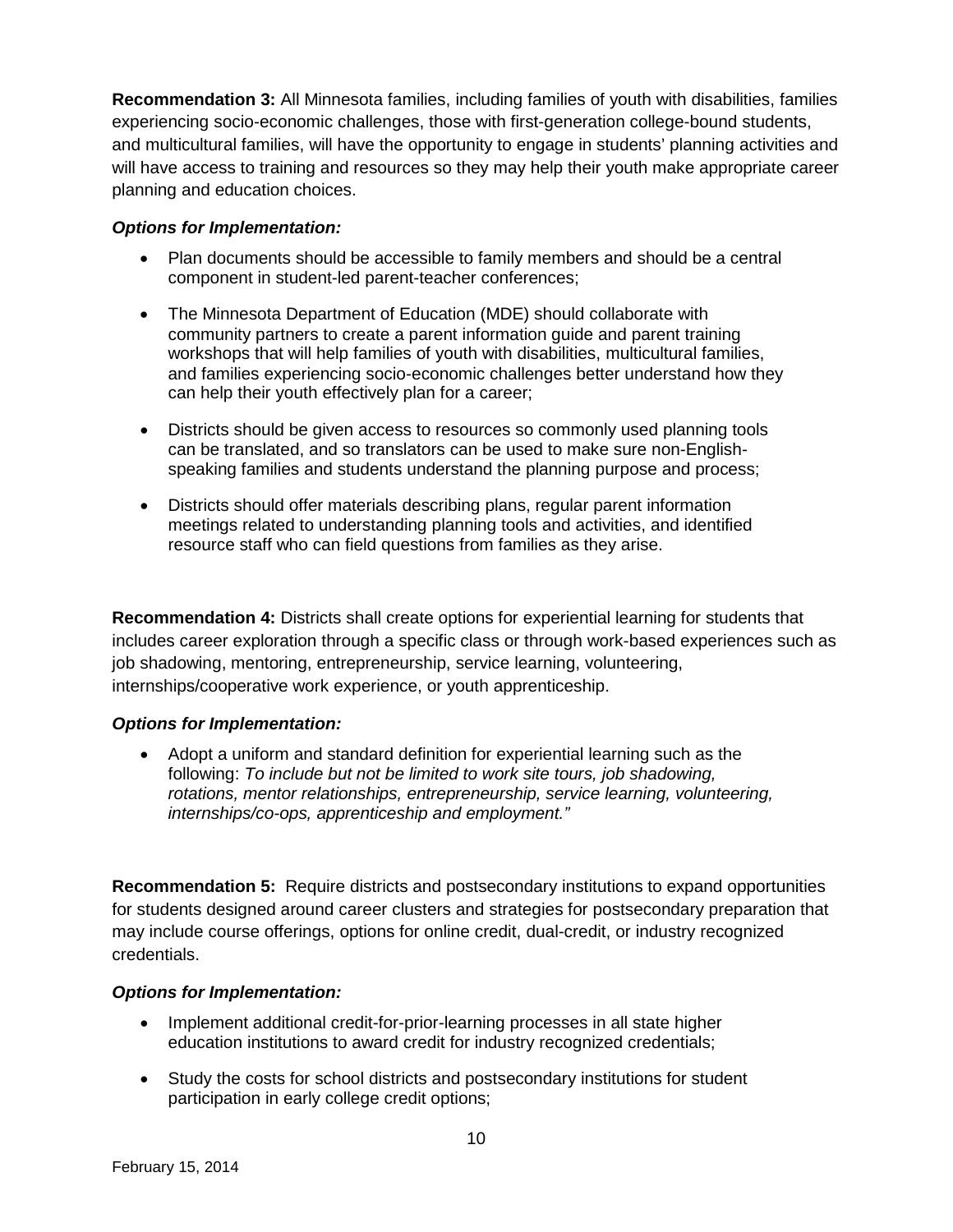- Modify participation guidelines to offer a broader array of program opportunities and to allow participation in early college credit options by a wider segment of the student population;
- Partner with postsecondary partners (institutions) to expand access via blended and virtual learning opportunities and other means;
- Address barriers for participation in early college credit options by students with disabilities or other learning challenges;
- Schools should be supported for transportation costs associated with student access to career and technical programs during the school day.

**Recommendation 6**: In conjunction with Board of Teaching and Higher Education accreditation agencies, develop and explore new roles and models for education professionals by allowing for flexibility in licensure and credentialing while maintaining high standards, and expand professional development experiences in order to support and assist students and their families in developing individual life plans, incorporating career development, utilizing experiential learning, and accessing early college opportunities.

#### *Options for Implementation:*

- Amend Minnesota Statutes, section 122A.60 STAFF DEVELOPMENT PROGRAM , Subd. 1a by adding a new class of permitted activities: (8) provide opportunities for staff to learn about current workforce trends and the links between those trends, as well as postsecondary education and training options; including career and technical education options;
- Revise continuing education requirements for teachers in grades 6-12 to include a requirement for work-based learning experience by amending Minnesota Statutes, section 122A.09 DUTIES [Board of Teaching] Subd. 4, adding:
	- o *The board must adopt rules that require all licensed teachers teaching in a secondary school who are renewing their continuing license to include in their renewal requirements a reflective statement of professional accomplishment and the applicant's own assessment of professional growth resulting from a work- based learning experience.*
	- o Work based learning experience definition: Experiential learning that uses workplaces to structure learning experiences that contribute to the intellectual, social, academic, and career development of students. Ideally these experiences are supplemented with school activities that apply, reinforce, refine, or extend the learning that occurs at a work site;
- Schools and education sites serving students beginning in grades 6 must adopt, as part of their school improvement plan, a plan for staff development, which at a minimum specifies how the staff will be trained on current workforce trends, the types of postsecondary degrees and certifications offered that align with those workforce trends, as well as best practices about how to advise students about these options;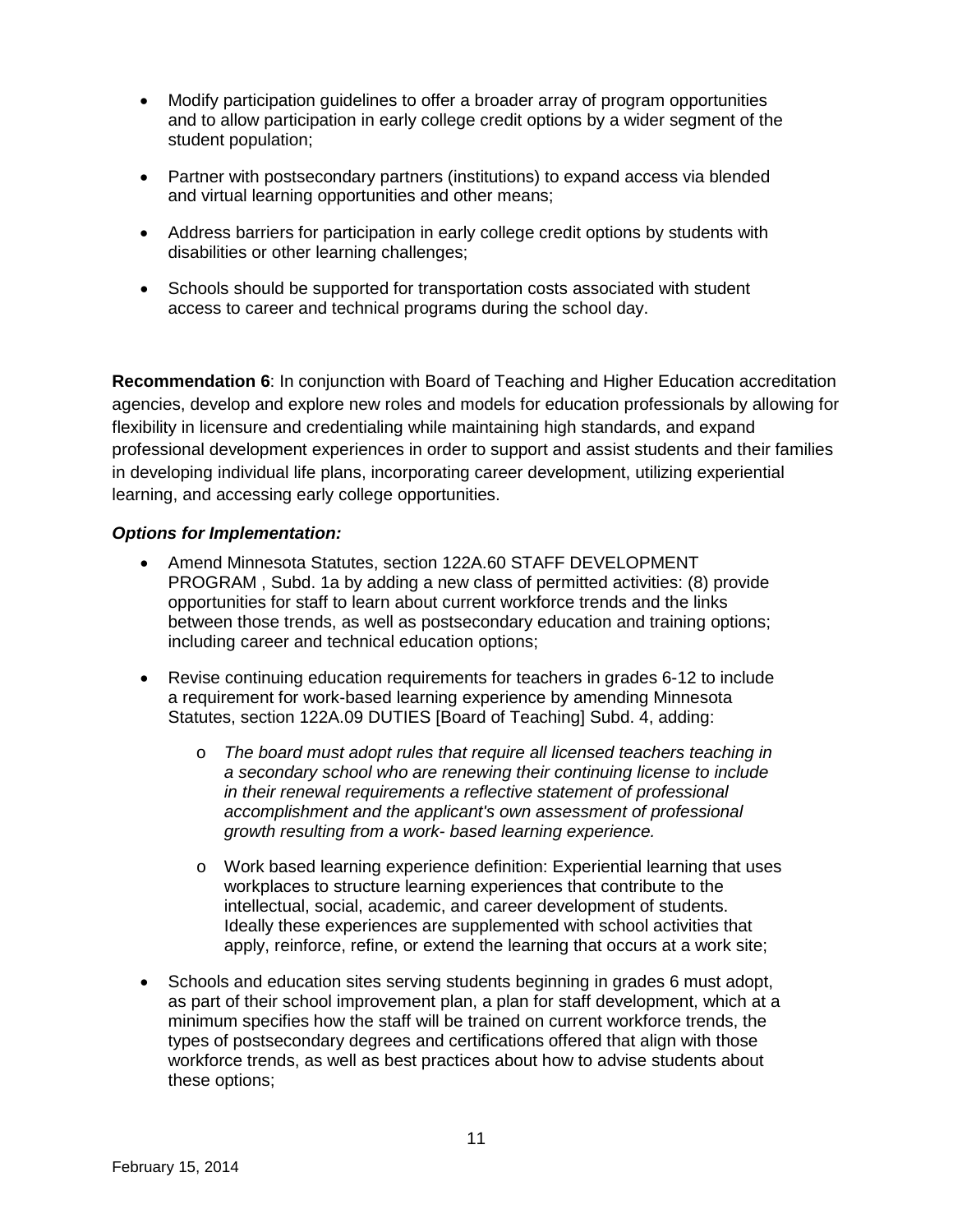- Revisit teacher preparation to include experiential learning/career planning as part of program outcomes;
- Examine credentialing requirements for secondary teachers to deliver college courses, particularly in technical courses, recognizing the balance between program quality and access;

**Recommendation 7**: Provide flexible governance and operational structures that allow educational institutions to have the capacity and opportunity to modify/alter current practices to meet the learning needs of students and ensure smooth transitions between educational levels or into the workforce.

### *Options for Implementation:*

- Set up schools or programs in districts (in collaboration with a higher education institution) that are called "upper early career or college" schools (programs), with the following features:
	- $\circ$  Funded as K-12 but if innovative has access to additional funding such as learning year and is provided greater flexibility for school days, weeks or years;
	- o Uses integrated learning environments for students age 15-21 to access programming in career fields before graduating from high school.
	- o Has experiential learning programs and an individual career plan for each student;
	- o Developed through articulation agreements between K-12 and a postsecondary institution, including private postsecondary colleges or trade schools;

**Recommendation 8**: MDE, DEED and postsecondary systems shall collaborate to create a mobile/web-based hub that centralizes existing resources for students and families on careers, employment trends, and educational paths necessary for success in these fields.

### *Options for Implementation:*

- Provide tools for schools to assess career interests and aptitudes of all students beginning in late elementary;
- Align all agencies and organizations providing services related to this task force's recommendations.

**Recommendation 9:** Promote broad levels of collaboration among public, private and nonprofit entities to establish strategies that deepen outreach efforts for students to gain knowledge and experience in career fields by working with business and industry to provide career and college readiness.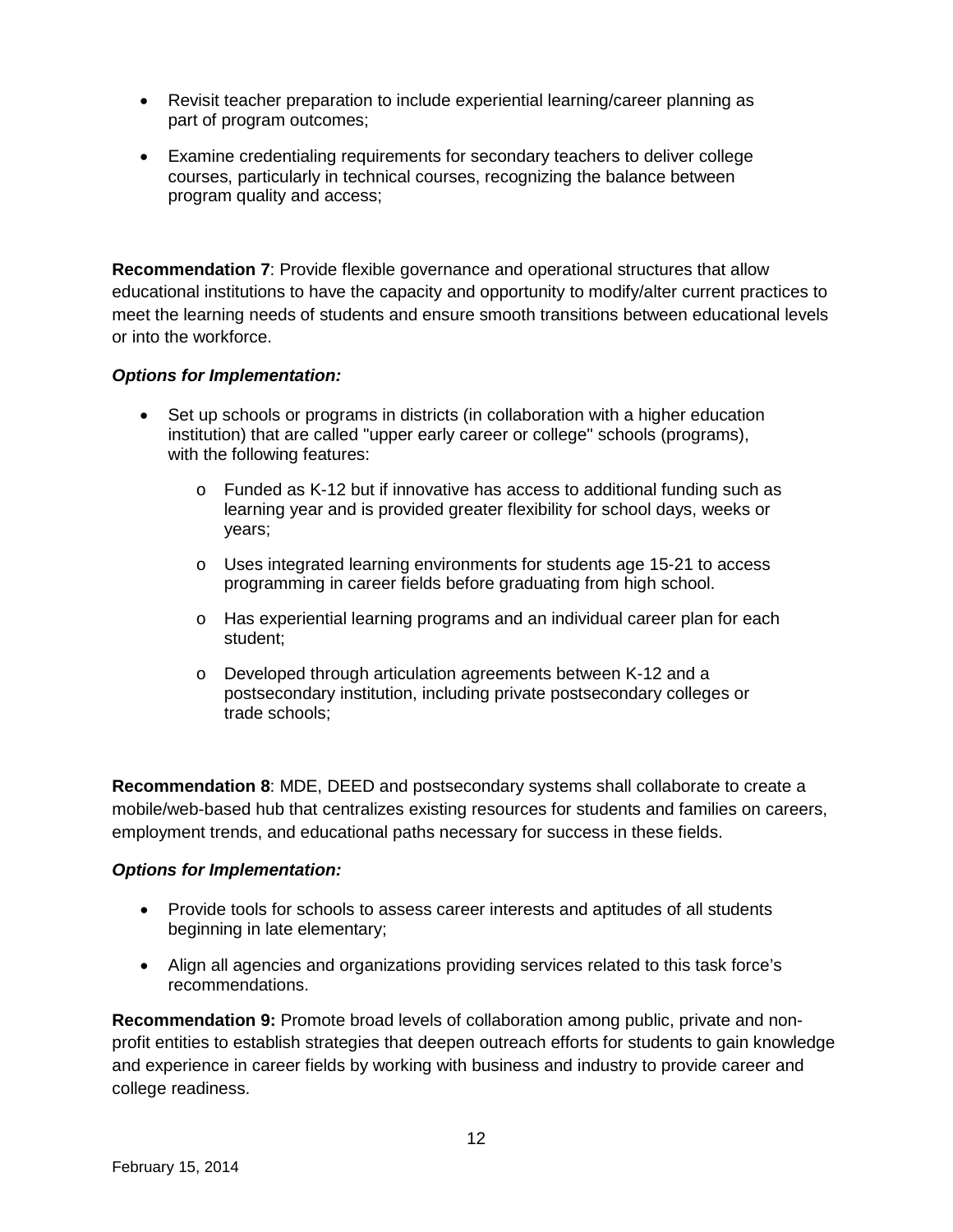### **Appendix A: Statutory Language Establishing Task Force and Charge**

### **2013 Session -- Chapter 116**

### **CAREER PATHWAYS AND TECHNICAL EDUCATION ADVISORY TASK FORCE.**

 Subdivision 1. **Recommendations.** (a) A career pathways and technical education advisory task force is established to recommend to the Minnesota legislature, consistent with Minnesota Statutes, sections 120B.30, subdivision 1, and 120B.35, subdivision 3, how to structurally redesign secondary and postsecondary education to:

(1) improve secondary and postsecondary outcomes for students and adult learners; (2) align secondary and postsecondary education programs serving students and adult learners;

(3) align secondary and postsecondary education programs and Minnesota's workforce needs; and

(4) measure and evaluate the combined efficacy of Minnesota's public kindergarten through grade 12 and postsecondary education programs.

(b) Advisory task force members, in preparing these recommendations, must seek the advice of education providers, employers, policy makers, and other interested stakeholders and must at least consider how to:

(1) better inform students about career options, occupational trends, and educational paths leading to viable and rewarding careers and reduce the gap between the demand for and preparation of a skilled Minnesota workforce;

(2) in consultation with a student's family, develop and periodically adapt, as needed, an education and work plan for each student aligned with the student's personal and professional interests, abilities, skills, and aspirations;

(3) improve monitoring of high school students' progress with targeted interventions and support and remove the need for remedial instruction;

(4) increase and accelerate opportunities for secondary school students to earn postsecondary credits leading to a certificate, industry license, or degree;

(5) better align high school courses and expectations and postsecondary credit-bearing courses;

(6) better align high school standards and assessments, postsecondary readiness measures and entrance requirements, and the expectations of Minnesota employers;

(7) increase the rates at which students complete a postsecondary certificate, industry license, or degree; and

(8) provide graduates of two-year and four-year postsecondary institutions with the foundational skills needed for civic engagement, ongoing employment, and continuous learning.

Subd. 2. **Membership.** The Career Pathways Advisory Task Force shall have 15 members appointed by July 15, 2013, as follows:

(1) one member appointed by the Minnesota Association of Career and Technical Administrators;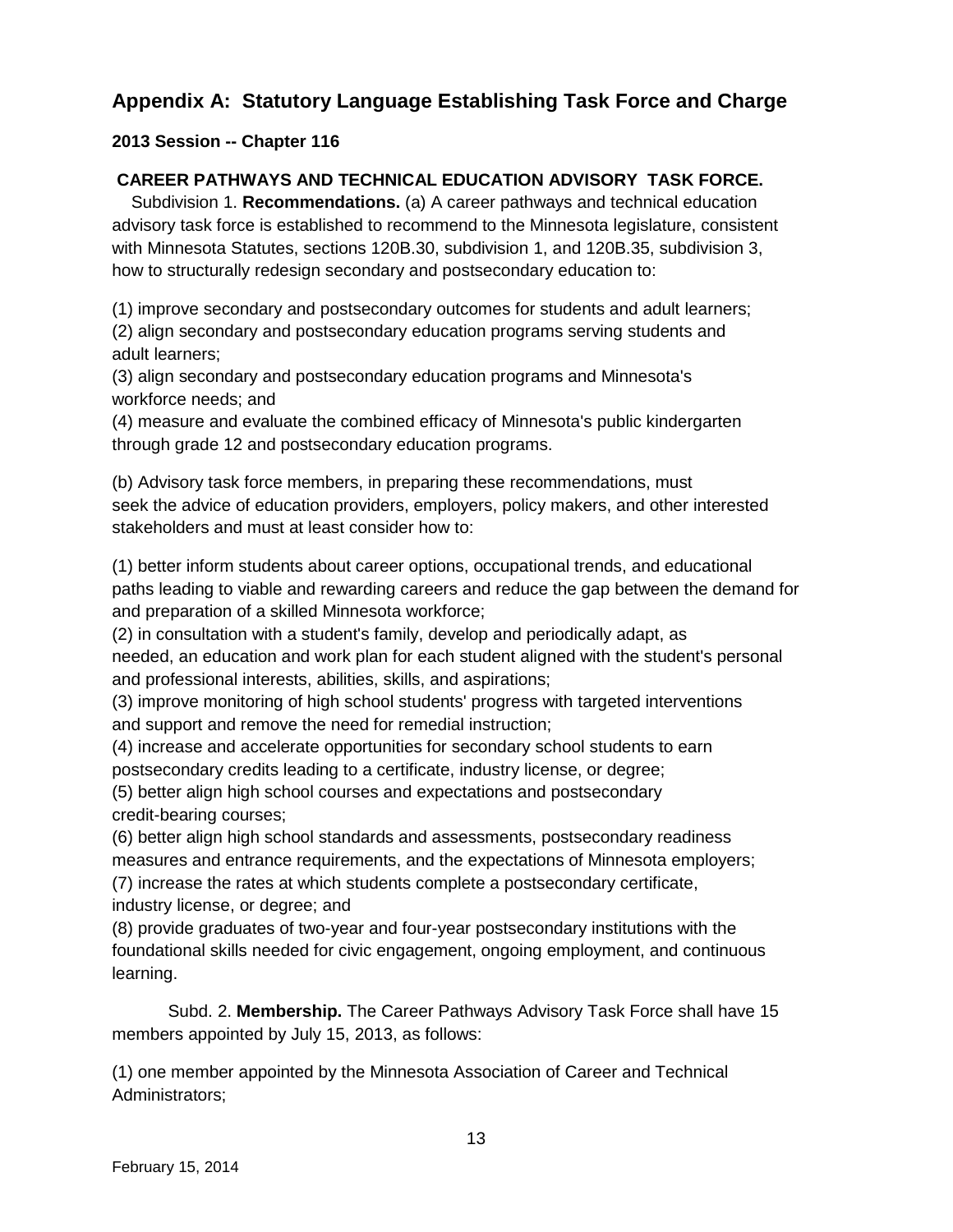(2) one member appointed by the Minnesota Association for Career and Technical Education;

(3) one member appointed by the University of Minnesota who is a faculty member working to develop career and technical educators in Minnesota;

(4) one member appointed by the Minnesota State Colleges and Universities who is a faculty member working to develop career and technical educators in Minnesota;

(5) one member appointed by the National Research Center for Career and Technical Education;

(6) one member appointed by the Minnesota Department of Education;

(7) one member appointed by the Minnesota Board of Teaching;

(8) one member appointed by the Minnesota Association of Colleges for Teacher Education;

(9) one member appointed by the Minnesota State Colleges and Universities from faculty for foundational skills and general education;

(10) one member representing licensed career and technical education teachers appointed by Education Minnesota;

(11) one member appointed by the commissioner of the Minnesota Department of Employment and Economic Development;

(12) one member appointed by the Minnesota Chamber of Commerce;

(13) one member appointed by the Minnesota Business Partnership;

(14) one member appointed by the Minnesota Secondary School Principals Association;

(15) one member appointed by the Minnesota Association of School Administrators;

(16) one member appointed by the Minnesota School Counselors Association;

(17) one member appointed by the Minnesota Association of Charter Schools; and

(18) four members appointed by the commissioner of education who have expertise in any of the areas with which the task force has been charged in subdivision 1.

Subd. 3. **Terms.** Each member shall serve until the task force sunsets, unless replaced by their appointing authority.

 Subd. 4. **First meeting; acting chair; chair.** The commissioner of education shall convene the first meeting by August 15, 2013, and shall act as chair until the task force elects a chair from among its members at the first meeting.

 Subd. 5. **Staff; technical assistance.** The commissioner of education, on request by the task force, will provide technical assistance and provide staff assistance sufficient for the task force to carry out its duties.

 Subd. 6. **Report.** By February 15, 2014, the task force shall submit a written report describing its recommendations to the chairs and ranking minority members of the legislative committees and divisions with primary jurisdiction over kindergarten through grade 12 education.

 Subd. 7. **Sunset.** The task force expires the day after the task force reports to the legislature, or February 15, 2014, whichever is earlier.

**EFFECTIVE DATE.**This section is effective the day following final enactment.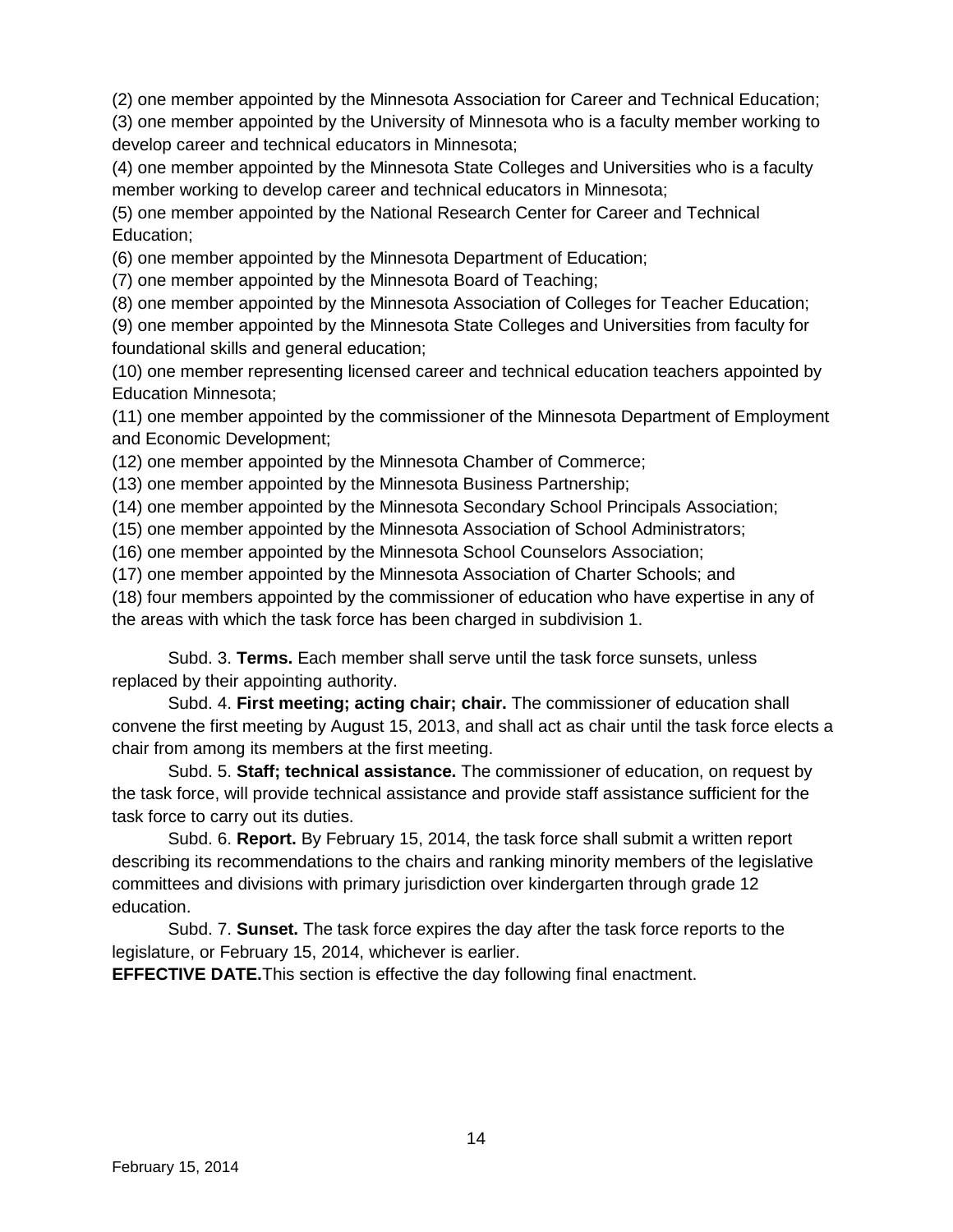### **Appendix B: Career Pathways and Technical Education Task Force Membership**

Dr. Pradeep Kotamraju (Co-Chair) National Research Center for Career and Technical Education *(NRCCTE) University of Louisville* Pradeep.kotamraju@louisville.edu

Richard Rosivach (Co-Chair) Open Appointment Richard.rosivach@moundsviewschools.org

Dave Adney Minnesota Association of Secondary School Principals Association (MASSP) dadney@massp.org

Sue Boehland Minnesota Association of Career and Technical Education sboehland@fed.k12.mn.us sueb@arvig.net

John Christiansen Minnesota Association of School Administrators *(MASA)* John.christiansen@isd917.k12.mn.us

Jim Bierma Minnesota School Counselors Association bierma@umn.edu

Jim Grabowska Board of Teaching

Julie Halverson Open Appointment halversonj@district279.org

Karen Hynick Minnesota Department of Education (MDE) Karen.hynick@so.mnscu.edu

Sharon Jensen Minnesota Business Partnership sjensen@coldspringusa.com

Dr. David Johnson University of Minnesota johns006@umn.edu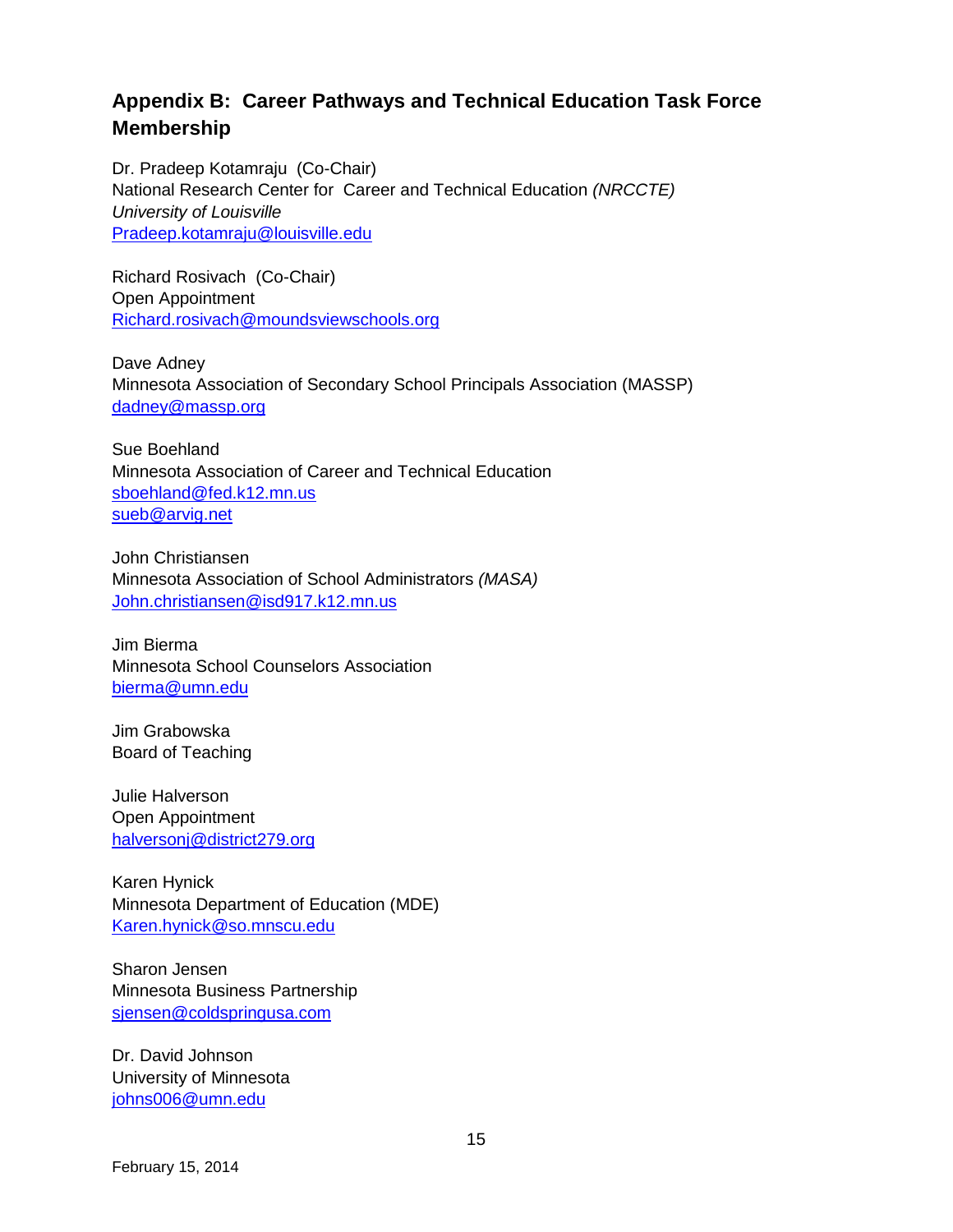Damon Kapke Minnesota State Colleges and Universities (MnSCU) D.Kapke@lsc.edu

Alyssa Klein Department of Employee and Economic Development (DEED) Alyssa.klein@state.mn.us

Eugene Piccolo Minnesota Association of Charter Schools Eugene@mncharterschools.org

Sean Roy Open Appointment sroy@pacer.org

Ed Schones Minnesota State Colleges and Universities (MnSCU) Edward.Schones@saintpaul.edu

Rob Simonich Education Minnesota rsimonich@ely.k12.mn.us

Sonja Simpson Open Appointment ssimpson@nhcc.edu

Reah Walker Minnesota Association of Colleges for Teacher Education rwalker@winona.edu

Amy Walstien Minnesota Chamber of Commerce awalstien@mnchamber.com

Julie Warner Mn Association of Career and Technical Administrators Julie.warner@wtc.k12.mn.us

### **Ex-Officio Members**

Representative Kathy Brynaert (Mankato)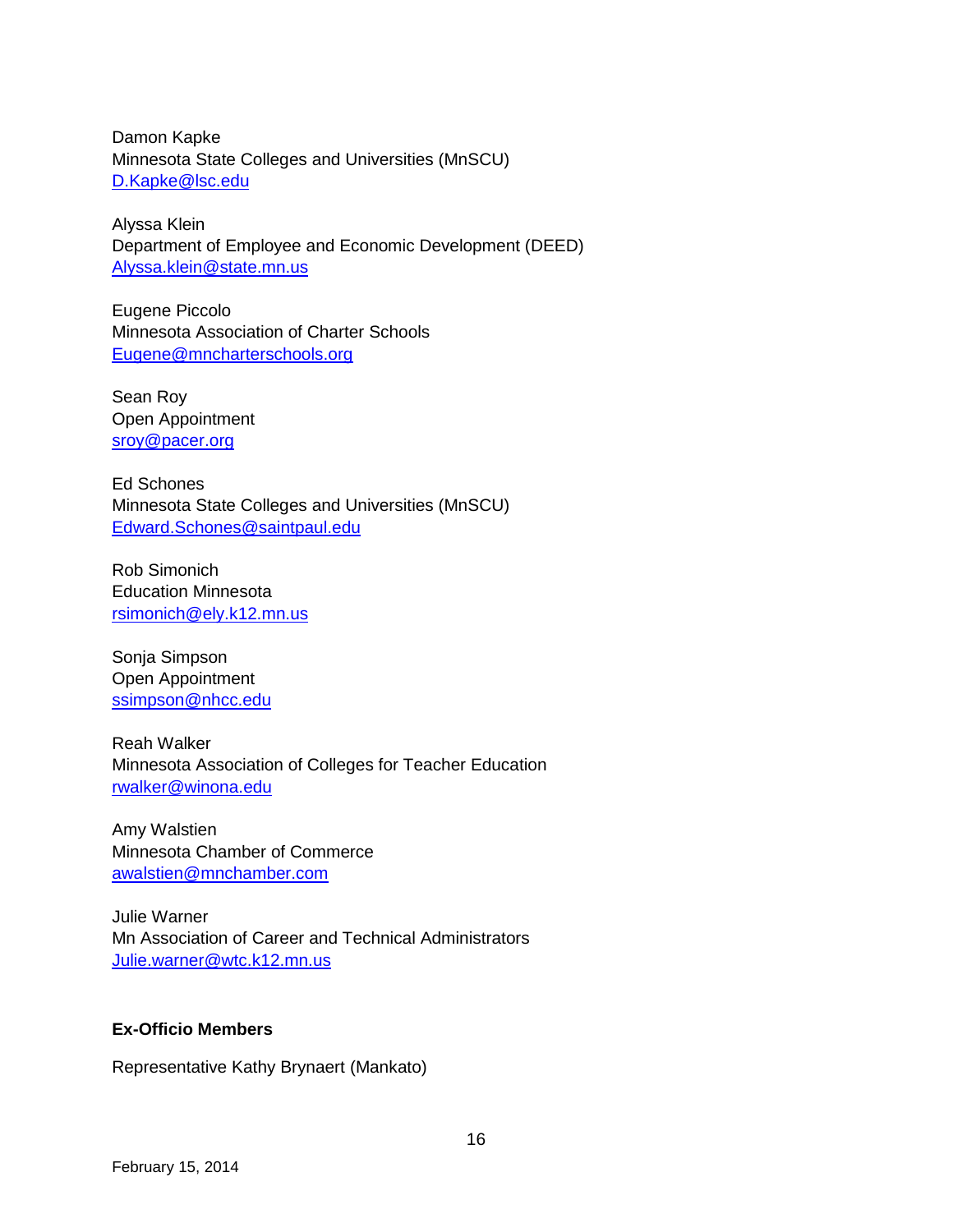Representative Dean Urdahl (Grove City)

#### **Minnesota Department of Education Staff**

Rose Hermodson, Assistant to the Commissioner

Steve Dibb, Assistant Commissioner

Paula Palmer, Director, Career and Technical Education

Dan Smith, Supervisor, CTE, Community and Service Learning

Clair Gades, Administrative Support

Anne Danielson, Administrative Support

All Task Force documents can be found on the MDE website at the following link.

http://education.state.mn.us/MDE/Welcome/AdvBCT/CareerPathTechEducTaskForce/index.html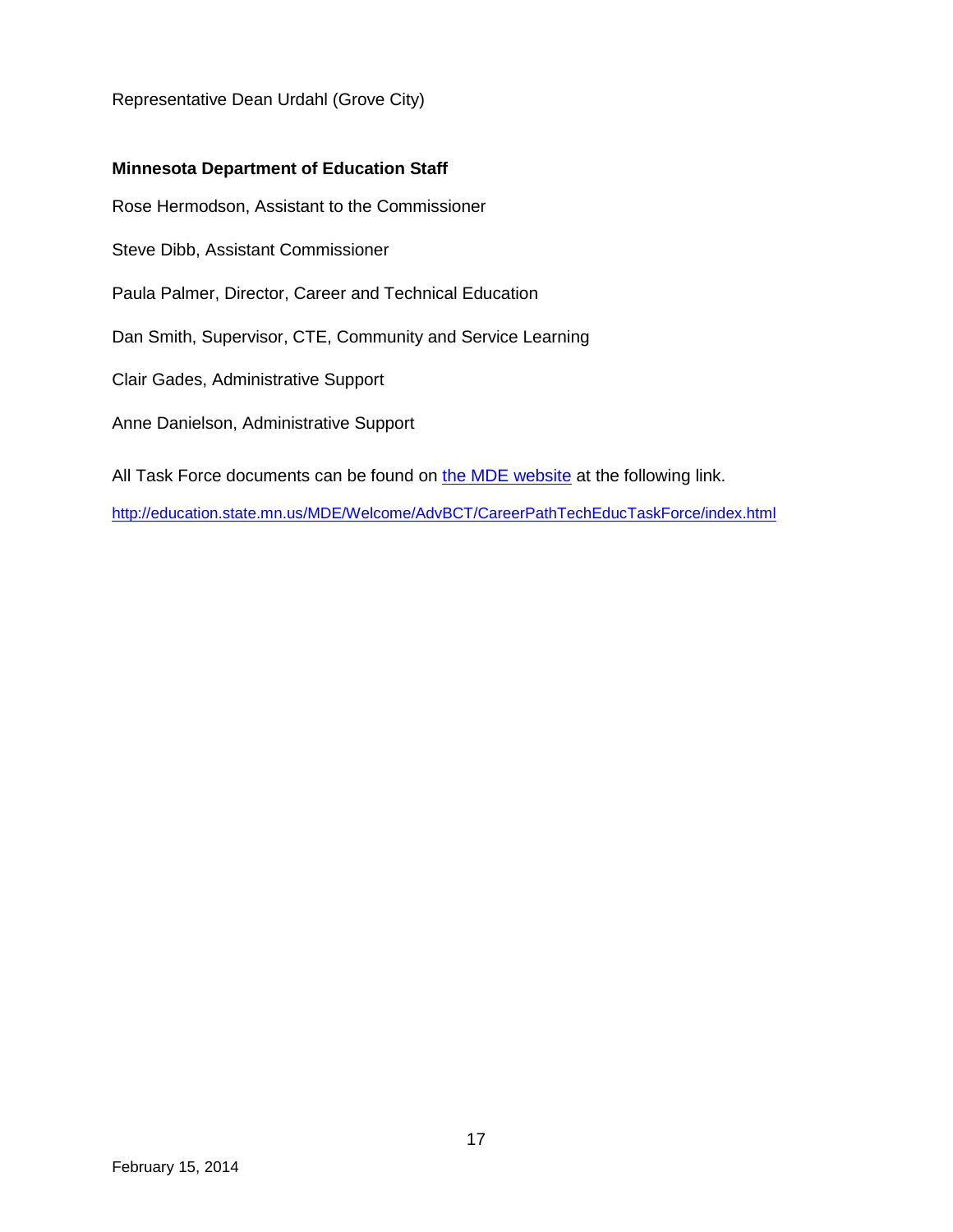### **Appendix C:**

### **Other Options for Implementation to Consider for Recommendations of Task Force**

### **Recommendation 1**

### *Also Consider*

- Provide an accountability mechanism and reporting requirement for the review and revision process. (i.e., the percent of students meeting the standards developed by MDE will be weighted in MMR ratings);
- Provide a uniform set of standards for the annual review and revision requirement of the legislation.

### **Recommendation 2**

#### *Also Consider*

- Minnesota special education staff should be given capacity building training on career development, commonly used individualized planning tools, strategies for having an ILP and IEP work together, and effective practices in involving families in the planning process;
- Require that the implementation of the development of comprehensive life plans for every student be a school-wide endeavor in which all staff are engaged in the implementation and are provided staff development to ensure successful implementation strategies.

#### **Recommendation 3 (none)**

#### **Recommendation 4**

#### *Also Consider*

- Build a career pathway experiential learning dashboard that includes information about the Common Course catalogue, dual credit options;
- Allow granting of online credit based on standards completion. Value 80 hours of experiential learning as a single credit but assure that the added credit requirement be part of total elective credits, and not reduce the number of required (core) academic subject credits.

#### **Recommendation 5**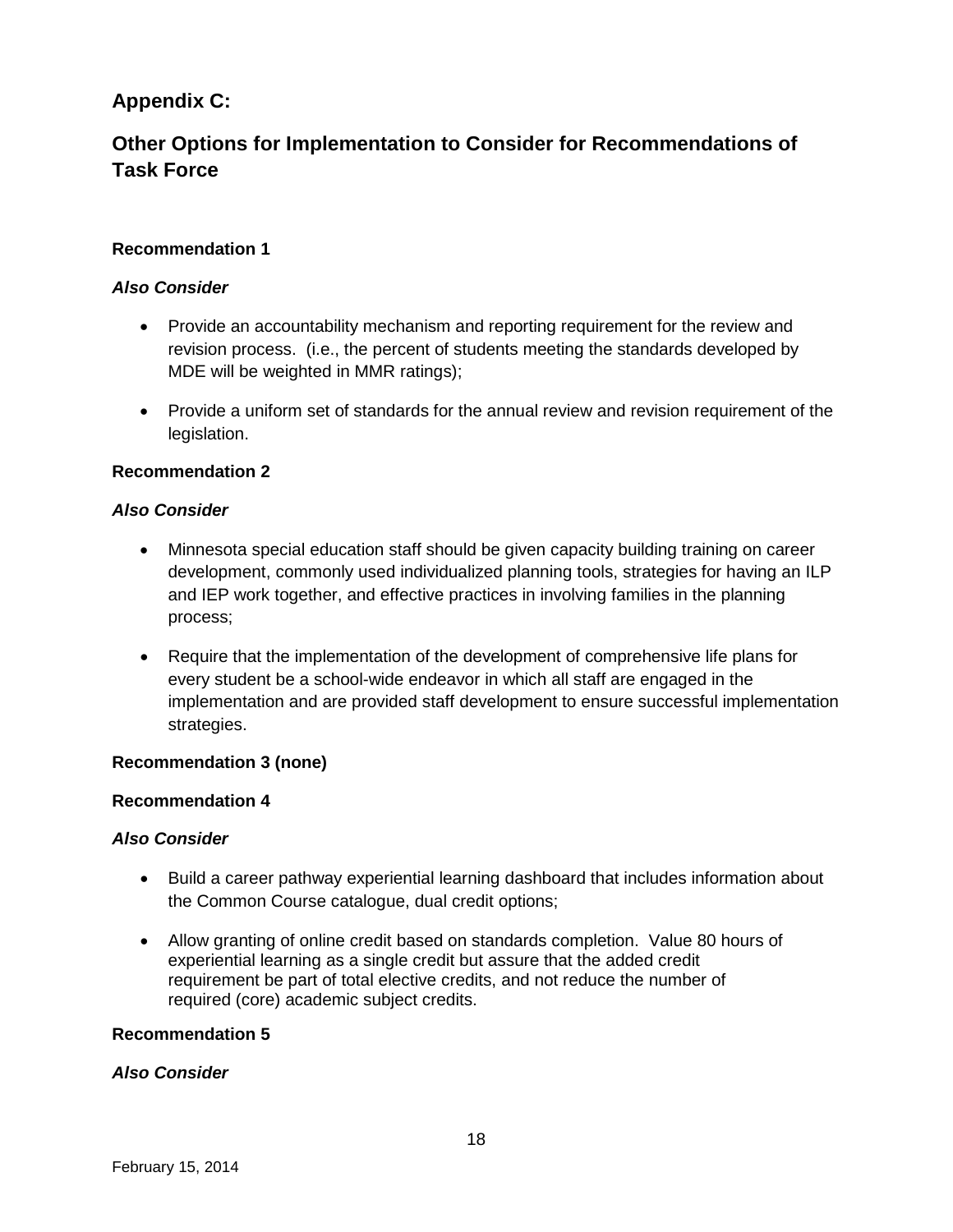- Postsecondary institutions in Minnesota should develop and adhere to a standardized credentialing process for secondary instructors to teach concurrent courses in the high school;
- Provide flexibility in credits earned for various work experiences.

### **Recommendation 6**

### *Also Consider*

- Incentives should be provided to encourage Master's degrees in subject content areas (i.e., math, English, science, etc.);
- Licensure flexibility should be provided so that postsecondary career and technical education instructors can give direct instruction;
- Make available financial incentives that create opportunities for high school teachers and counselors to receive short-term (2-4 week) experiences directly within local business and industry settings to become more familiar with business/industry standards, requirements, and employment opportunities.

### **Recommendation 7**

- Structural modifications should be considered transformational, not minor adjustments to current practice. A common organizational structure, such as the framework of career fields/clusters/pathways used for career and technical education, should guide system alignment;
- Develop policies to establish norms for all students and schools/postsecondary programs that would include the following:
	- o A move to competency based education versus Carnegie units and the use of industry recognized certification for experiential programs;
	- $\circ$  Advisory programs for all students no later than grade 6 that feature learning activities to help students develop 21st century skills and create learners who are responsible and self-directed, as well as civic-minded;
	- o Generally desired employability skills that include problem solving, decisionmaking, critical and creative thinking, communication;
	- o Leadership skills, volunteerism and citizenship skills;
	- o General academic knowledge in core areas, skills in problem solving and decision-making, critical and creative thinking, communication;
	- o Provision of staff development for educators for successful implementation;
	- o The requirement of at least one work-based learning opportunity for every student prior to leaving high school;
	- $\circ$  Rethinking of credit requirements and time that may exist for those in 12th grade who desire to remain in the high school that may include community partnerships that provide opportunities for students;
	- o Allowing the use of open resource materials to be a venue to demonstrate competency;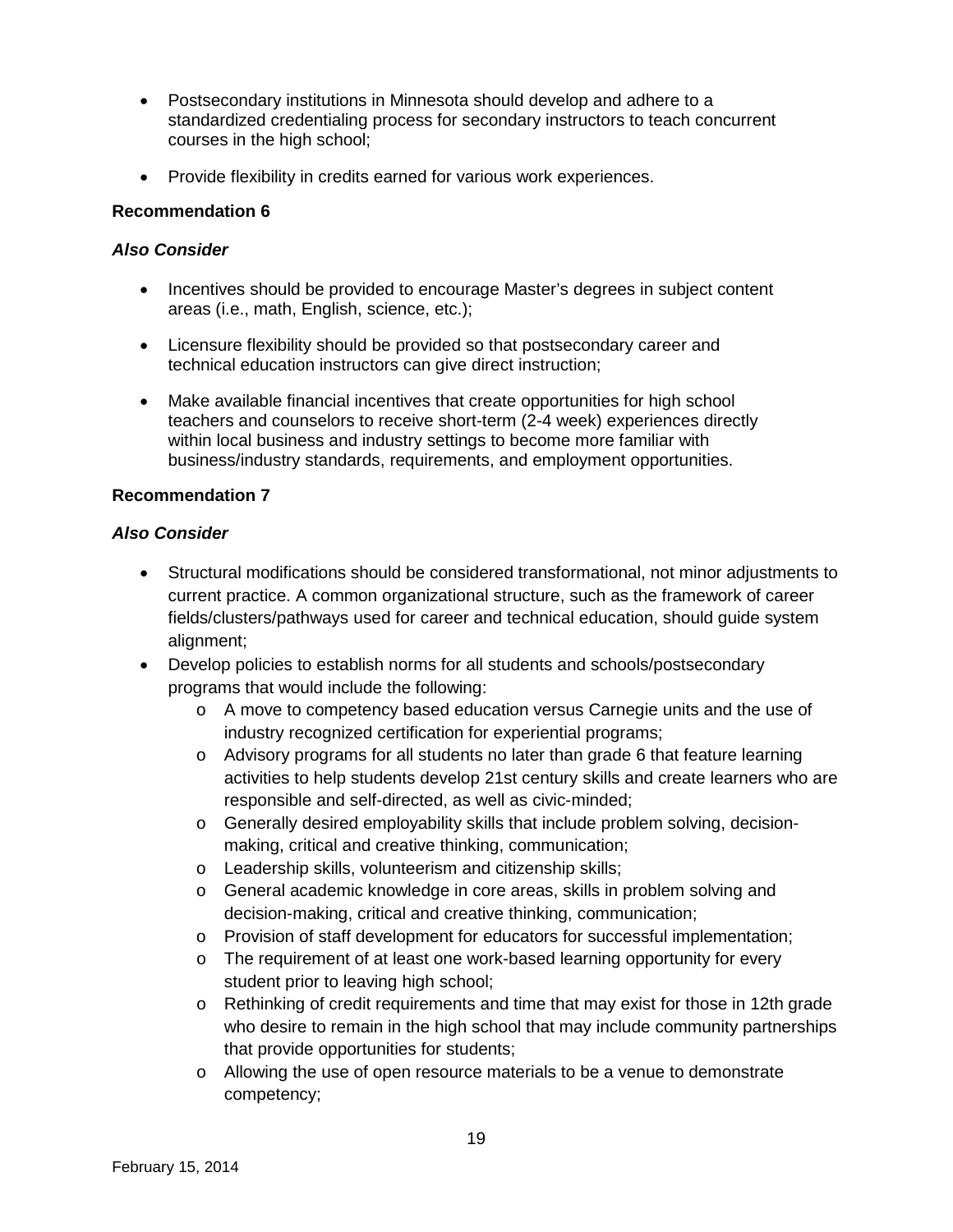- o Provide greater flexibility to districts for bells, schedules, calendars, setting and seat time in schools.
- o Revitalization of instructor credentialing and teacher licensure;
- o Incorporating experiential learning to enhance teaching and learning;
- o Provision of greater flexibility for the teacher/instructor to educate across systems;
- o Provision of flexibility for districts and colleges to develop innovative programming and services for students;
- o Fully integrating modern technologies into programs and delivery models.
- Expand the Minnesota Virtual Academy to include career clusters as well as strategies for postsecondary options.
- Allow for the creation of virtual countywide education districts throughout the state to address the following needs of students:
	- o Collaboration among agencies, local units of government and between secondary and postsecondary education to meet student academic, career planning and social and emotional needs;
	- o Dropout prevention programming in collaboration with county officials;
	- o Development of comprehensive counseling services including academic, career and social/emotional;
	- o Wrap-around family support services including language acquisition for adults;
	- o Students' mental health programming/health services;
	- o Coordination of transportation and other non-educational services;
	- o Adult programming such as ABE programming and services;
	- o Integration of programs and activities among districts, human services and other appropriate agencies.

### **Recommendation 8**

- Ensure that career and college assessments are compatible with movement toward competency-based educational models;
- Develop a series of online modules for grades 6-12, based on standards and competencies on career awareness, exploration, development, and planning for postsecondary and careers;
- Expand the promotion and use of Minnesota's ISEEK system to promote students' career awareness and exploration, college and career planning, and exploration of the state's job market:
- Use the Regional Centers of Excellence (RCE), funded through the separate World's Best Workforce (WBWF) legislation, for promoting regional workforce trends and opportunities for experiential learning. Additionally, when developing a partnership between MDE RCES and DEED regional workforce centers, include experiential learning in that partnership discussion. Investigate if the added functionality requires or is enhanced only with a legislative change does MDE have the statutory power to include experiential learning within the RCEs;
- MDE, in collaboration with DEED and other appropriate state agencies and the business community will develop sample experiential learning programs of excellence which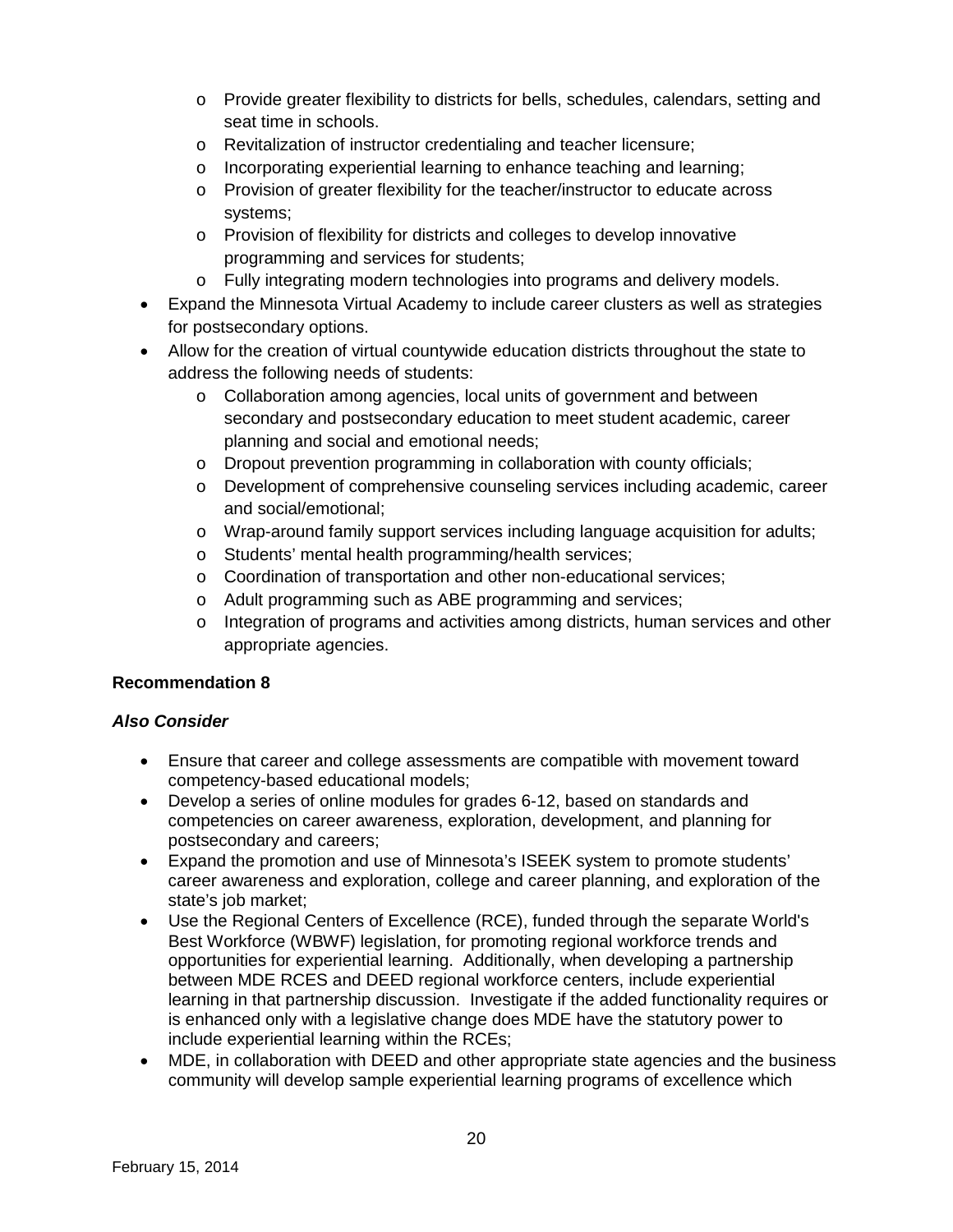showcase the variety of ways students may demonstrate mastery of the adopted standards. At a minimum, these programs must include

- o a classroom-based model;
- o work-based model;
- o service-learning model, and may
- o Include a co-mentoring of the student in the experiential education opportunity. That is, pair the student with a teacher-mentor as well as a workplace mentor to supplement the experience, and
- o Provide the student a school based "counselor"/someone to talk with, if needed, during the experience.
- $\circ$  The experiential learning experience should have clear expectations of what is anticipated, expected, and provided by the business and the school.
- Any adopted K-12 standards must take into consideration (i) academic (ii) technical and (iii) employability skills development embedded within the experiential learning process. Also, they must take the whole six-year experience from  $9<sup>th</sup>$  grade to at least the second year of postsecondary education (for example, the program of study model under the federal Carl D. Perkins Legislation), including an experiential learning component that is embedded into other curricula and integrated the now-required student career and college plans, and providing opportunities to industry-based certifications.
- Annually, MDE, in consultation with other appropriate state agencies, will provide a report to schools on current workforce trends and the educational demand produced by these trends to assist schools in the implementation of their staff development plans.
- Academic standards pertaining to career development should be developed and implemented through appropriate coursework through the middle and high school experience.
- Establish a resource list of Minnesota businesses at the state level to support field experiences and internships.

### **Recommendation 9**

- Review and revise as necessary regulations governing work-based learning opportunities across the spectrum from short-term exploratory activities through apprenticeships;
- Schools should build stronger connections with WorkForce Center partners and access their expertise in regional and statewide labor market needs;
- Schools should work with community and technical colleges to provide career exploration experiences for students within those higher education institutions;
- Structural alignment must be viewed not only from secondary education through postsecondary education to employment, but also from alternative educational pathways such as adult basic education through postsecondary education to employment;
- Secondary and postsecondary systems should communicate the alignment between educational programs and employer needs.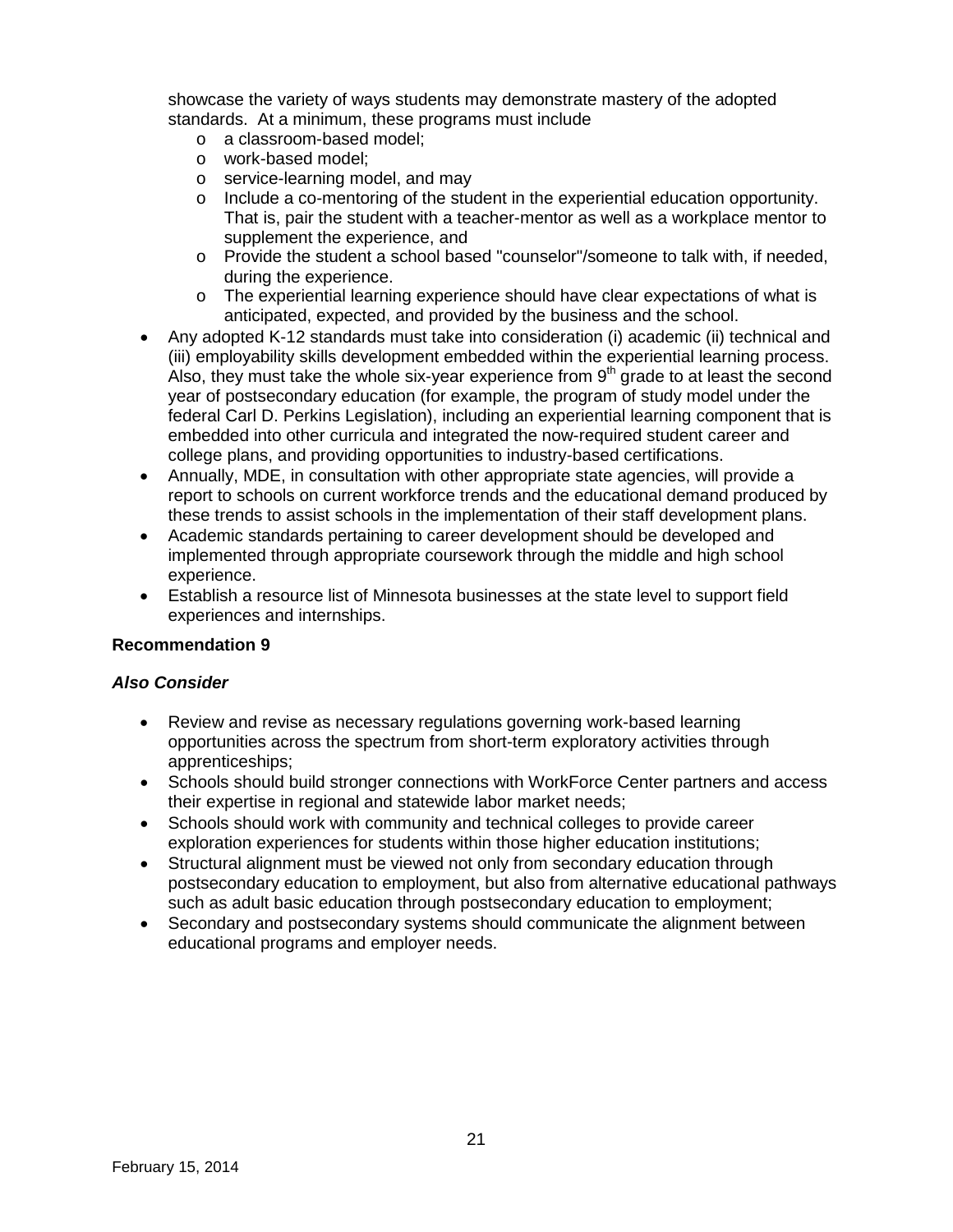### **Appendix D: Career and College Readiness Definitions**

From an academic perspective, college and career readiness means that a high school graduate has the knowledge and skills in English and mathematics necessary to qualify for and succeed in entry-level, credit-bearing postsecondary coursework without the need for remediation -- or put another way, a high school graduate has the English and math knowledge and skills needed to qualify for and succeed in the postsecondary job training and/or education necessary for their chosen career (i.e. community college, university, technical/vocational program, apprenticeship, or significant on-the-job training). (ACHIEVE 2013)

The knowledge and skills that high school graduates need in order to do credit-bearing coursework at a (two-or four-year) college or university and/or to embark successfully on a career-track employment position that pays a living wage, that provides benefits, and that provides clear pathways for advancement through further education and training. (ACHIEVE 2004*)* 

A student is career and college ready when he or she can both enroll in *and* successfully complete postsecondary collegiate or vocational programs *without* remedial academic work or assistance. (Conley, 2012)

### **International Baccalaureate Career-related Certificate Programme 2013:**

Career Ready:

- A career-related competency
- Experience presenting before groups and working in collaborative teams
- Linguistic proficiency and intercultural competence
- A work ethic that develops maturity and responsibility

College Ready:

- Academic knowledge and research skills
- Critical literacy and advanced writing skills
- Strong time management skills
- Confidence, resilience and commitment

### **The Career Readiness Institute 2013:**

Career readiness is broader than existing diploma requirements or career and technical education…means demonstrating proficiency in rigorous, applied skills acquired through the integration of academic and job-specific skills to function effectively in today's workplace and society to be: life-long learners, decision makers, problem solvers, technology competent, expert communicators with strong interpersonal skills

**National Assessment Governing Board** defines career preparedness as a subset of readiness: "Preparedness focuses on academic qualifications, which are measured by NAEP. Readiness includes behavioral aspects of student performance—time management, persistence, and interpersonal skills, for example—which are not measured by NAEP." (Technical Panel on 12th Grade Preparedness Research Final Report, 2009).